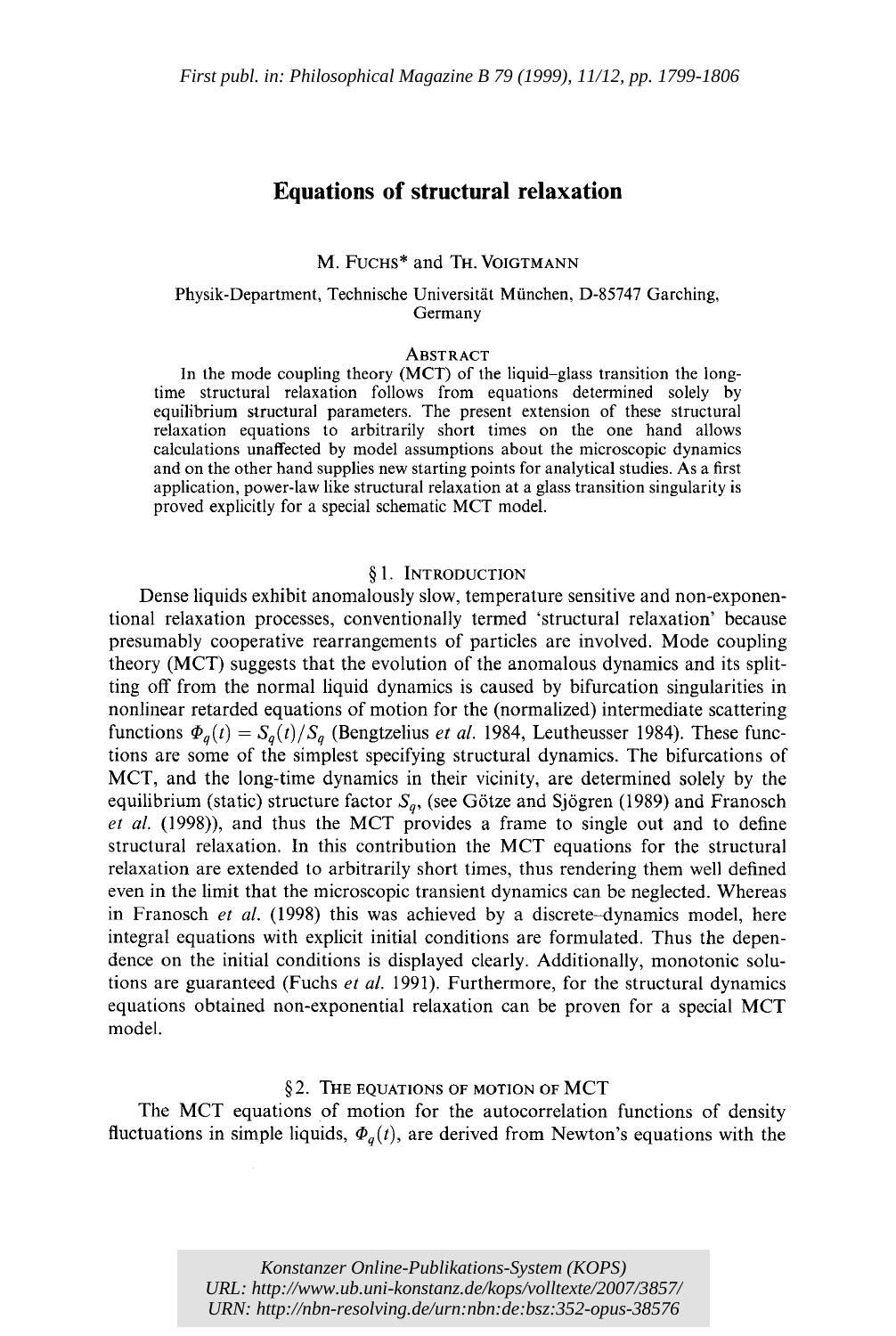Zwanzig-Mori formalism, leading to:

$$
\partial_t^2 \Phi_q(t) + \Omega_q^2 \Phi_q(t) + \int_0^t dt' M_q(t - t') \partial_{t'} \Phi_q(t') = 0,
$$
\n(1)

$$
\Phi_q(t \to 0) = 1 - \frac{1}{2} (\Omega_q t)^2, \tag{2}
$$

 and subsequent mode coupling approximations for the generalized longitudinal viscosity, finally resulting in

$$
M_q(t) = \Omega_q^2 m_q(t) + M_q^{\text{reg}}(t),\tag{3}
$$

$$
m_q(t) = \sum_{\mathbf{k}+\mathbf{p}=\mathbf{q}} V(\mathbf{q}; \mathbf{k}, \mathbf{p}) \Phi_k(t) \Phi_p(t).
$$
 (4)

In equation (1) the frequency  $\Omega_q$  sets the microscopic timescale for the bare oscilla- $M^{\text{reg}}$ ; see Götze (1991) for explicit expressions and discussions. A Laplace transfortors with wavevector q. **In** equation (3) viscous damping arises from mode-mode coupling,  $m_q(t)$ , equation (4), and from microscopic short-time dynamics denoted by mation of equations (1) and (3) using  $\hat{\Phi}(s) = \int_0^\infty dt e^{-st} \Phi(t)$  leads to

$$
\hat{\Phi}(s) = 1/[s + 1/[\hat{m}(s) + (s + \hat{M}^{\text{reg}}(s))/\Omega_q^2]].
$$
\n(5)

 The existence of a unique solution of the MCT equations which has all the (1990). Further and more detailed properties could be proved by G6tze and Sj6gren (1995) upon the assumption of overdamped short-term motion. Let us mention two results relevant for this work, namely: (i) the existence of bifurca- tions in the equations derived from equations (1) and (4) for the long-time limits,  $f_q = \lim_{t \to \infty} \Phi_q(t)$  (here the  $f_q$  are the glass form factors and the bifurcations happen for critical values of the mode coupling vertices,  $V = V<sup>c</sup>$ , where  $f_q = f_q^c$ ; and (ii) for regular vertices, the  $f_q$  depend smoothly on V, and there properties of an autocorrelation function has been shown by Haussmann exists a longest relaxation time,  $1/\Gamma$ , cutting off the final relaxation exponentially,  $\Phi_q(t) - f_q = \mathcal{O}(e^{-\Gamma t})$  for  $V \neq V^c$ .

 One of the simplest models exhibiting the generic features of the MCT bifurcaone correlator,  $\Phi(t)$ , which experiences nonlinear feedback via one mode-coupling cussing this so-called  $F_{12}$  model before generalizing our results to the equations relevant for simple liquids. tion dynamics in equations  $(1)$ – $(4)$  is obtained by the simplification of studying only functional  $m(t) = v_1 \Phi(t) + v_2 \Phi^2(t)$  with  $v_{1,2} \ge 0$  (Götze 1984). We will start by dis-

# §3. RESULTS FOR THE SCHEMATIC  $F_{12}$  MODEL

determined solely by the vertices  $v_1$  and  $v_2$  which play the role of the static structural information entering the MCT vertices  $V$  in equation (4). Bifurcations in the model lie on two lines parametrized by the exponent parameter  $\lambda$  (Götze 1984): type-B equations (1}-(4) the microscopic transient is required in order for solutions to exist 'Equations of structural relaxation' in the  $F_{12}$  model are equations of motion lines, where  $f^c = 1 - \lambda > 0$ , at  $v_1^c = (2\lambda - 1)/\lambda^2$  and  $v_2^c = 1/\lambda^2$  with  $1/2 \leq \lambda < 1$ , and type-A transitions, where  $f^c = 0$ , at  $v_1^c = 1$  and  $v_2^c = \lambda$  for  $0 \le \lambda \le 1$ . Whereas in (G6tze 1991), after partial integration the short-time variation can be neglected,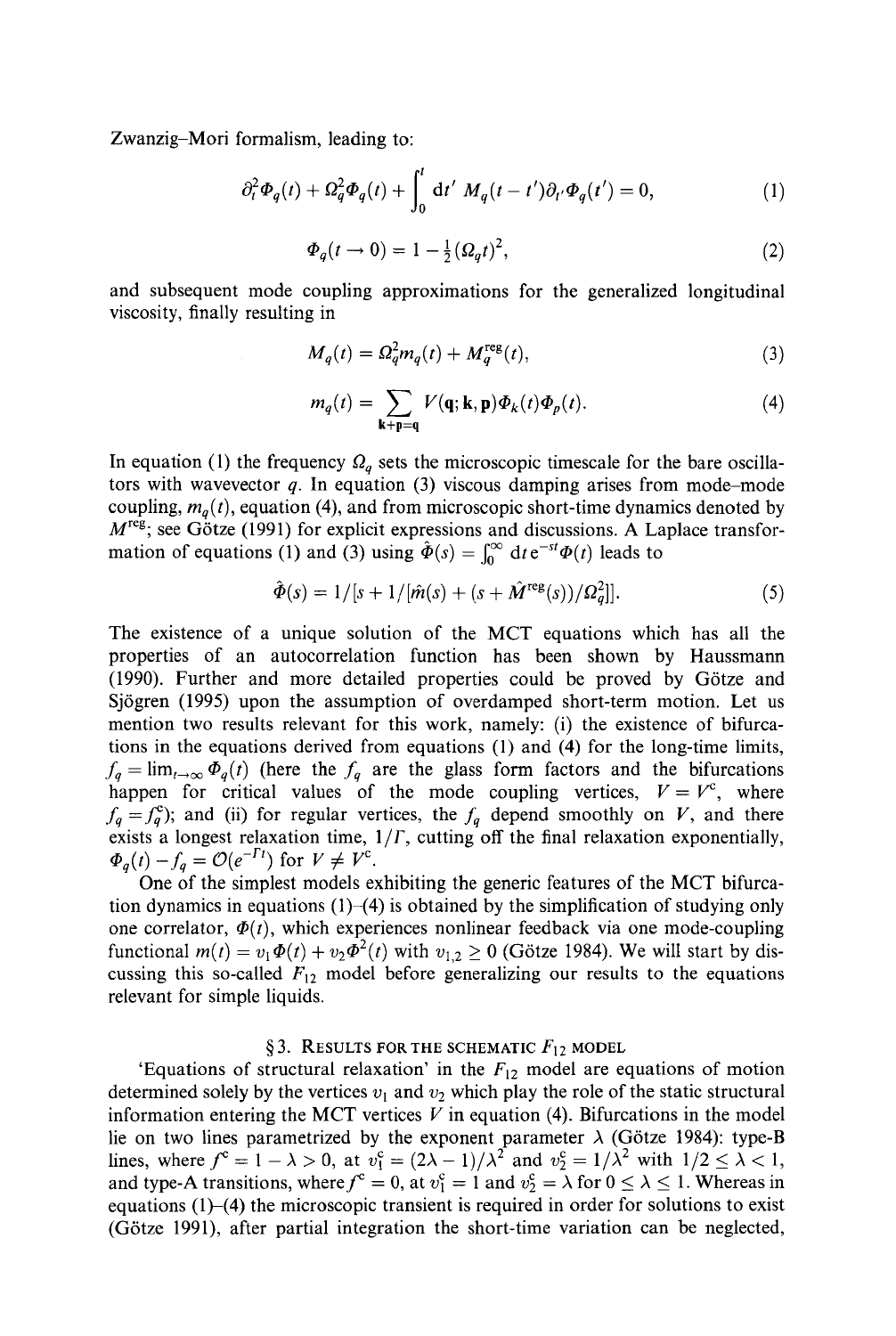$\partial_t^2 \Phi(t) + \int_0^t dt' M^{\text{reg}}(t-t') \partial_{t'} \Phi(t') \ll \Omega^2 \Phi(t)$ , leading to

$$
\Phi(t) = m(t) - \frac{d}{dt} \int_0^t dt' m(t - t') \Phi(t'), \qquad (6)
$$

while the expression for the memory function is not changed:

$$
m(t) = v_1 \Phi(t) + v_2 \Phi^2(t).
$$
 (7)

 Demanding the solutions to be of regular variation and that the Laplace transforms  $\hat{\varPhi}(s)$  and  $\hat{m}(s)$  exist, enabling one to use Tauber and Abel theorems (see e.g. Feller  $(1971)$ , the equations of structural relaxation have to be completed by specifying the initial variation

$$
\Phi(t) \to (t/t_*)^{-1/3} \qquad \text{for } t \to 0. \tag{8}
$$

**In** this case, the convolution integral, which will be abbreviated as  $(m * \Phi)(t) := \int_0^t dt'm(t-t')\Phi(t'),$  leads to  $(m * \Phi)(t \to 0) \to v_2 t_*B(1/3, 2/3),$ where  $B(x, y)$  is Euler's beta function. The Laplace transform of equation (6) for all s then is

$$
(1 + s\hat{m}(s))\hat{\Phi}(s) = \hat{m}(s) + v_2 t_* B(1/3, 2/3). \tag{9}
$$

It is a straightforward exercise to verify that the last term in equation (9) is required for the existence of solutions with the required properties (Voigtmann 1998), thus leading to equation (8).

Note that the bifurcations to non-ergodic solutions cause  $\hat{\phi}$  and  $\hat{m}$  to increase for small frequencies, suggesting neglecting  $(s + \hat{M}^{\text{reg}})\Omega^{-2} \ll \hat{m}(s)$  in equation (5) in order to derive equations for the structural relaxation alone. However, this procedure misses the non-analytical behaviour of  $(m * \Phi)(t \to 0)$  connected to the limit  $s \rightarrow \infty$ .

One can extend equation (8) by a short-time series expansion (see appendix A):

$$
\Phi(t) = (t/t_*)^{-1/3} \left( 1 + \sum_{n=1}^{\infty} c_n (t/t_*)^{n/3} \right) \qquad t < rt_*.
$$
 (10)

along the line of bifurcations in the  $F_{12}$  model. Figure 1 shows the numerically obtained radii of convergence r of equation (10)

 Figure 2 shows numerical solutions of equations (6)-(8) which exhibit slow relaxation processes upon approach of a bifurcation singularity at critical values of the coupling vertices. This explains the sensitive dependence of the dynamics on small regular changes in  $\varepsilon$ , which measures the distance to the singularity. The algorithm described in Fuchs *et al.* (1991) is well suited to numerical integration. A type-B fold bifurcation at  $\varepsilon = 0$  separates ergodic,  $\Phi(t \to \infty) = f = 0$  for  $\varepsilon < 0$ . from non-ergodic dynamics,  $f \ge f^c > 0$  for  $\varepsilon \ge 0$ . Asymptotic expansions identify two divergent timescales connected with two power law relaxation windows (G6tze 1984). As demonstrated, e.g. in Franosch *et al.* (1998), the long-time solutions of the complete MCT equations of motion, equations  $(1)$ - $(4)$ , become independent of the microscopic transient. Over long times they agree with the solutions of the equations of structural relaxation, equations (6) and (7). This is exemplified in figures 2 and 3 using two approximations for the regular microscopics in the  $F_{12}$  model: undamped oscillation,  $M^{\text{reg}} \equiv 0$ , and pure relaxation,  $(s + \hat{M}^{\text{reg}}(s))\Omega^{-2} \to \Gamma_0$ . It is apparent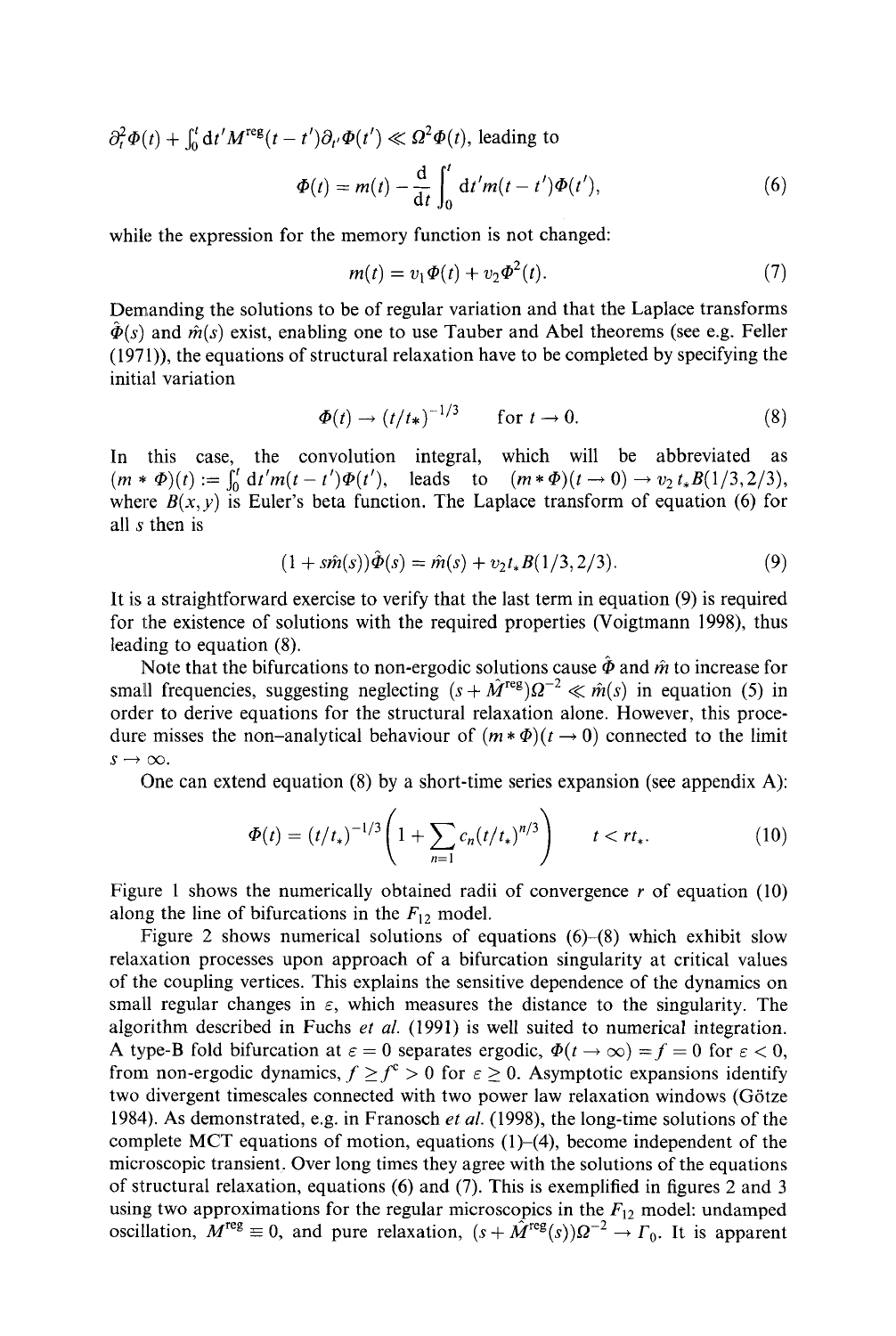

 Figure 1. Radius of convergence *r* of equation (10) numerically obtained using the Cauchy-  $\overline{a}$  $\overline{\phantom{a}}$ holds for all times; i.e.,  $r \rightarrow \infty$ . The dot-dashed line describes the linear decrease,  $r \propto \lambda$ , see appendix A, upon approaching Hadamard criterion and equation (A 2) along the line of bifurcations in the  $F_{12}$  model The line parametrized by  $\lambda$  is given by  $v_2^c = 1/\lambda^2$  and  $v_1^c = (2\lambda - 1)/\lambda^2$  for type-B  $(f^c > 0)$ , and by  $v_2^c = \lambda$  and  $v_1^c = 1$  for type-A  $(f^c = 0)$  transitions. The vertical dashed lines indicate  $\lambda_*$  where equation (10) with  $c_{n>1} \equiv 0$  holds for all times; i.e.,  $r \to \infty$ . The the  $F_1$  model at  $(v_1^c, v_2^c) = (1, 0)$ .



Figure 2. Correlators  $\Phi(t)$  obtained from equations (6) and (7) for exponent parameter  $\lambda = 0.70$ . The bold line marked by a c corresponds to the bifurcation point and the others are calculated for  $v_{1,2} = v_{1,2}^{\xi}(1+\varepsilon)$ ,  $\varepsilon = \pm 1/4^{n}$ ,  $n = 0, 1,...$  as labelled. The timescale  $t_0$  from equation (11) is indicated and used in the inset to compare the  $\ddot{\phantom{0}}$ curve at  $v^c$  to one crossing over to oscillations at short times (dashed line calculated for the  $F_{12}$  model from equations  $(1)$ –(4) with  $M^{\text{reg}} \equiv 0$ ) and to another with over-<br>damped short-term dynamics  $((s + \hat{M}^{\text{reg}}(s))\Omega^{-2} \rightarrow \Gamma_0$ , long dashes).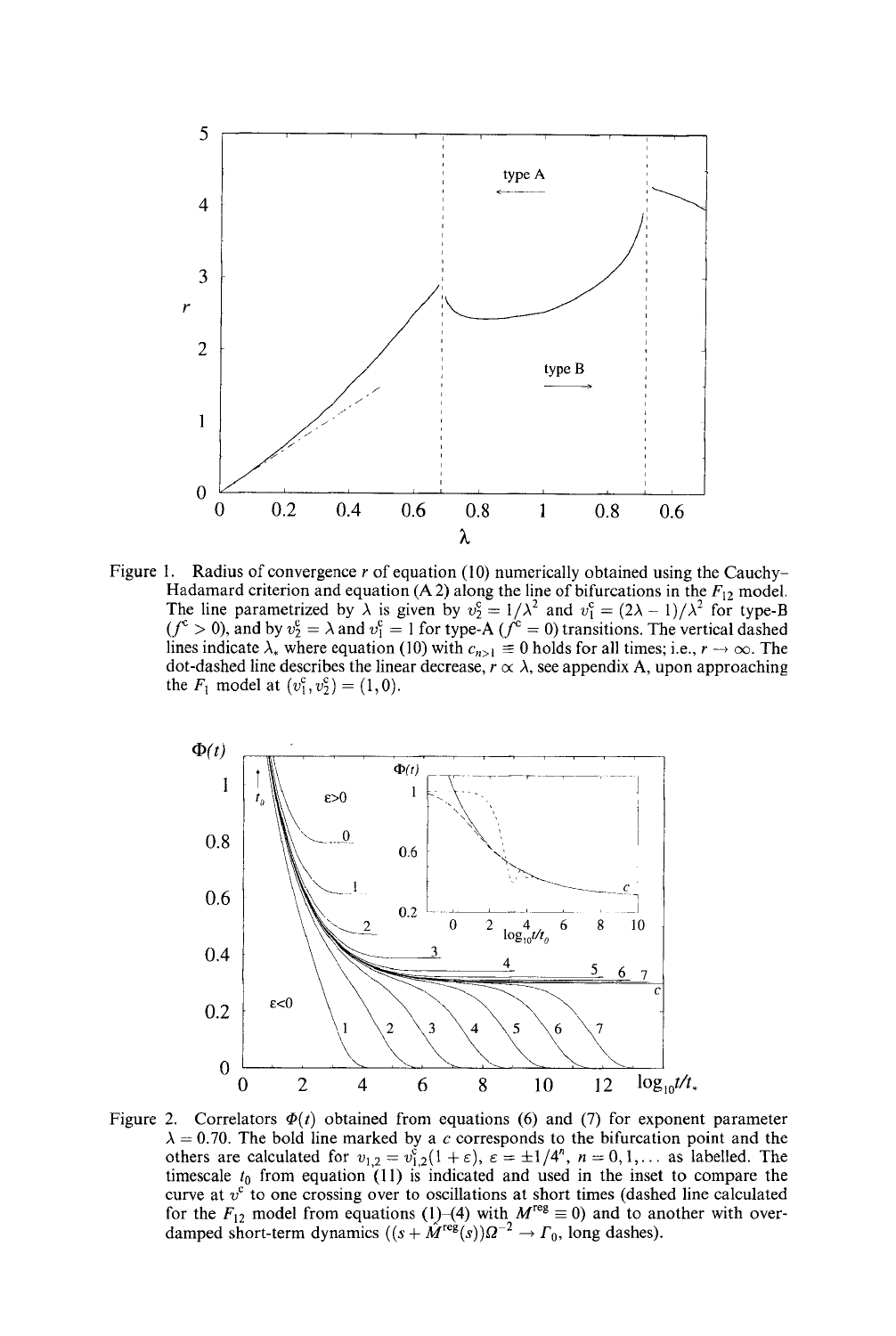

Figure 3. Correlators at bifurcation points of the  $F_{12}$  model for different microscopic transients and shifted using  $f^{\text{c}}$  are plotted versus rescaled time, with  $t_0$  from equation (11). Solutions for exponent parameters  $\lambda_* = 0.684$  and  $\lambda_{\pm} = \lambda_* \pm 0.15$  as labelled are long dashes) short-time dynamics. Dash-dotted curves indicate the critical decay law the structural relaxation follows the critical decay for all times. Black circles (dia- monds) indicate where the structural dynamics (critical decay) curves deviate by 20% in horizontal direction from the solutions with overdamped microscopics. shown obtained from the equations of structural relaxation (equations (6) and (7), solid lines), and from equations (1)–(4) with undamped oscillatory ( $M^{\text{reg}} \equiv 0$ , short dashed lines terminated for  $t \leq 10^2 t_0$ ) and with overdamped  $((s + \hat{M}^{\text{reg}}(s))\Omega^{-2} \to F_0$ ,  $(t_0/t)^a$  with  $a_+ = 0.26$  and  $a_- = 0.39$  corresponding to the  $\lambda_+$ . For  $\lambda_*$ , where  $a_* = 1/3$ ,

 that oscillatory short-time dynamics mask the structural relaxation more strongly than relaxational.

 Assuming regular variation of the solutions of equations (1)-(4), at a bifurcation point, power law relaxation could be argued:

$$
\Phi(t) = f^{c} + h(t/t_{0})^{-a}, \quad \text{for } t \to \infty \text{ and } v_{1,2} = v_{1,2}^{c}, \quad (11)
$$

where the exponent a follows from the exponent parameter  $\lambda$ , which is a function of relaxation, equations (6) and (7) and the short-time expansion (equation (10)), one concludes that this asymptote requires  $t > t<sub>*</sub>r$  in general. The transient time  $t_0$  is obtained from matching equation (11) to equation (10), while the critical amplitude  $h = (1 - f^c)$  for the  $F_{12}$  model.  $v_{1,2}^c$ , via  $\lambda = B(1 - a, 1 - a)(1 - 2a)$  (Götze 1984). From the equations of structural

In the  $F_{12}$  model there exist two points where the short-time expansion can be found explicitly and solves the equations of structural relaxation, equations (6)-(8), for all times, i.e.,  $r \to \infty$  in equation (10) (see appendix A and figure 1):

$$
\Phi(t) = f^c + (t/t_*)^{-1/3} \quad \text{for} \quad \lambda = \lambda_* = \frac{1}{3}B(\frac{2}{3}, \frac{2}{3}) = 0.684 \dots \quad \text{and } v_{1,2} = v_{1,2}^c. \tag{12}
$$

 Both points are bifurcation points, as finite distances from the singularities lead to the existence of long-time relaxation rates as shown in appendix B (see also (Götze (1984, 1991)). Furthermore, the initial condition, equation (8), requires for the critical exponent  $a = a_* = 1/3$ , which is satisfied for  $\lambda = \lambda_*$ . Thus, equation (12) verifies power-law relaxation at a bifurcation singularity of equations describing the structural relaxation of a schematic MCT model.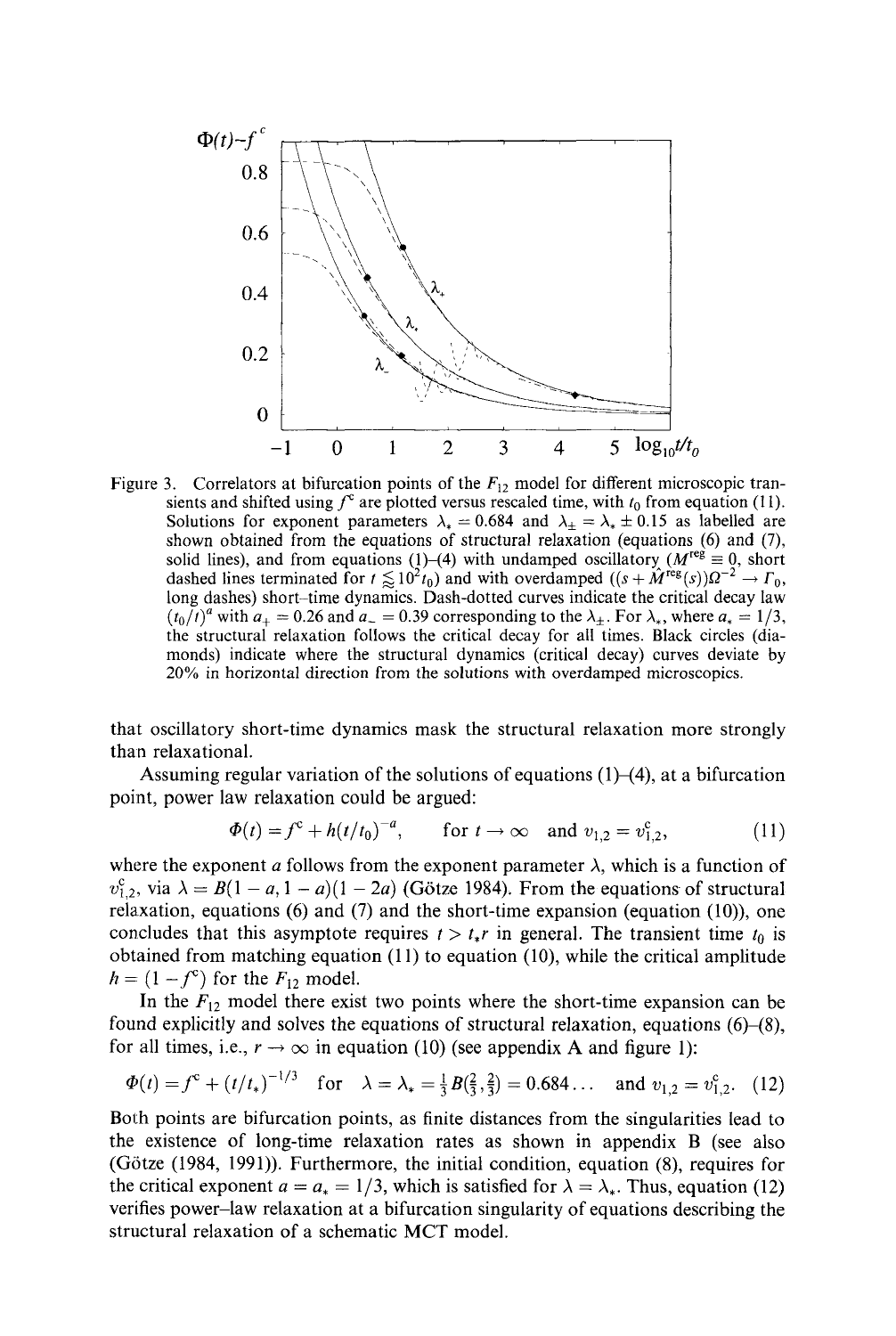The existence of a solution of the integral equations for all times at a singular point also allows for these special cases to deduce a long-time solution for small distances from the bifurcation in an expansion which can be expected to have a finite radius of convergence,  $(t/t_0)|\varepsilon|^{3/2} < r_\beta$ .

$$
\Phi(t) \to (t/t_0)^{-1/3} \left[ 1 + \sum_{n=1} A_n (\varepsilon (t/t_0)^{2/3})^n \right] \qquad \text{for } t \to \infty.
$$
 (13)

 $\beta$  correlator for small rescaled times  $\tilde{t} = t/t_{\epsilon}$ ; (see Götze (1984)). There it is shown also, for general  $\lambda$ , how to extend this solution to even longer times. Note that the expansion carried through in appendix B does not require a matching to the critical Therefore the calculation sketched in appendix B introduces the  $\beta$  timescale,<br> $t_2 = t_0 |\varepsilon|^{-1/2a}$  as  $a = 1/3$  for  $\lambda = \lambda_0$  and agrees with the expansion of the so-called  $t_{\varepsilon} = t_0 |\varepsilon|^{-1/2a}$  as  $a = 1/3$  for  $\lambda = \lambda_*$ , and agrees with the expansion of the so-called decay.

# §4. EXTENSIONS TO MCT EQUATIONS FOR SIMPLE LIQUIDS

The extension of the analysis of the bifurcation dynamics of schematic models to the full MCT equations for simple liquids, equations (1)-(4), has been achieved in Götze (1985) and rests upon the central-manifold concept. The generalization of the equations of structural relaxation to coupled, wavevector dependent equations is trivial; equation (6) attains indices *q* and equation (7) is replaced by equation (4). For quadratic polynomials in equation (4), the power law of the initial condition is not changed:

$$
\Phi_q(t) \to x_q t^{-1/3} \qquad \text{for } t \to 0; \ x_q \ge 0. \tag{14}
$$

It is surprising that a vector  $x_q$  has to be specified in order to render the solutions unique; recall that owing to the factorization property of the critical decay,  $\Phi_q(t) = f_q^c + h_q(t/t_0)^{-a}$  (Götze 1985), the long-time dynamics of the structural relaxation become unique by specifying only the one matching time *to.*

 From simple generalizations of the calculations presented in appendix A it is obvious that the short-time expansion, equation (10), can be obtained in the wave-vector dependent case also.

#### § 5. CONCLUSIONS

 Definitions of equations for structural relaxation not restricted to long times are initial conditions (equation (14)) determine smooth but sensitively varying intermediate scattering functions  $\Phi_q(t)$  from the equilibrium structure of the liquid; the static structure factor  $S_q$  is the only quantity appearing in the equations of motion. The possibility of specifying an arbitrary initial non-negative amplitude *x*<sup>q</sup> is worth stressing, and holds also for the discrete dynamics model of Franosch *et al.* (1998). The short-time divergence of the solutions of the structural relaxation equa- tions renders them unphysical for particularly short times; they violate the imposed normalization of  $\Phi_q(t)$ . This stresses that the physical mechanism (the so-called 'cage effect') causing structural relaxation is relevant for long-time dynamics only. Any complete description of the density fluctuations requires a transient to regular micro- scopic short-time dynamics. Nevertheless, extending the structural relaxation equa- tions to all times on the one hand allows the definition of a lower limit of validity of this long-time description (the time where the solutions increase above unity could begiven within the MCT. These equations (equations (4) and (6)) together with the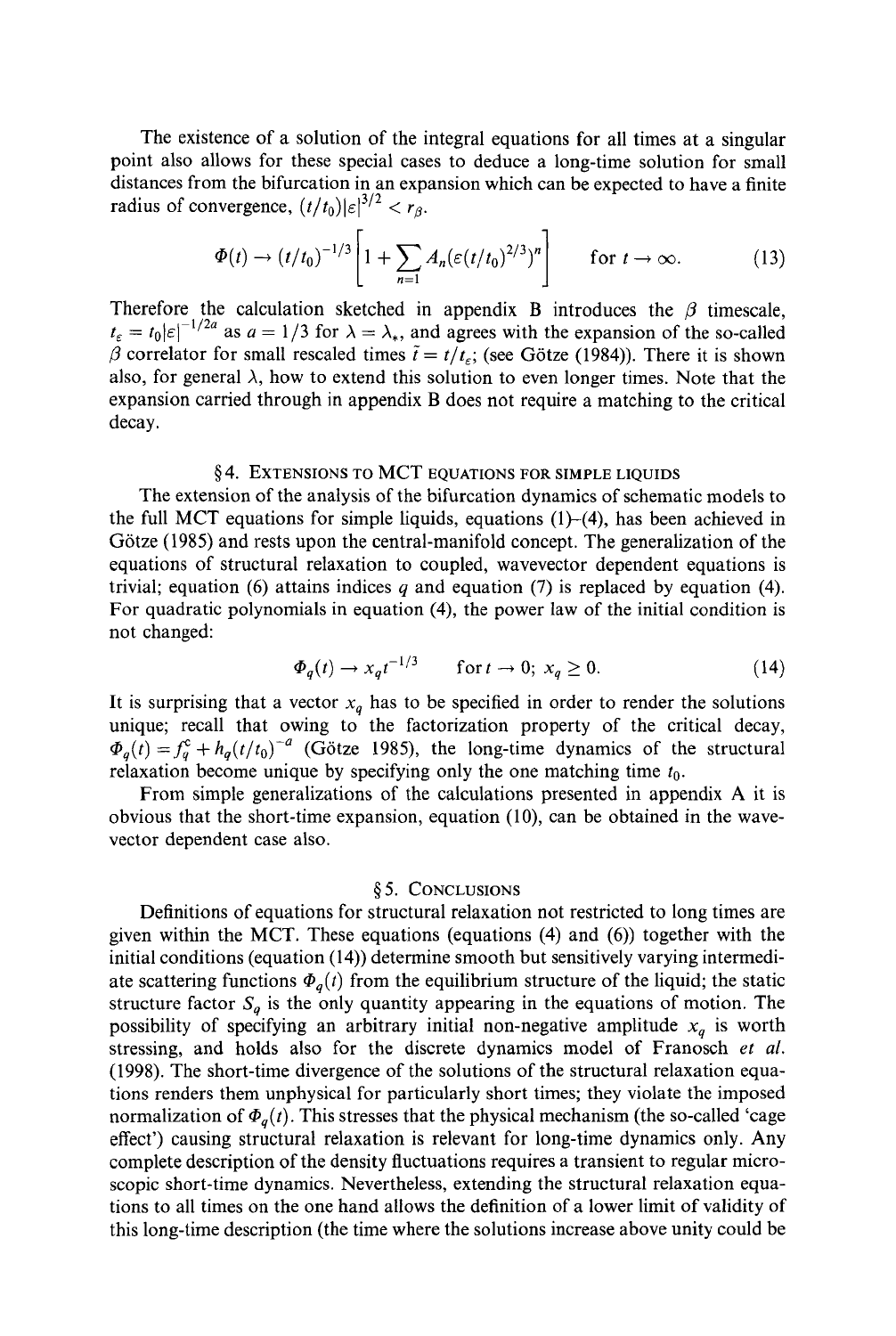chosen) and on the other hand presents a conceptual simplification as some transient effects are eliminated. Thus for example, analytical proofs of power-law relaxation at bifurcation points become possible for special cases; recall that at regular points of the full MCT equations a longest relaxation time exists. Also, the smaller of the two Moreover, the aspect that MCT equations of motion with different models for short-time microscopic motion lead to identical long-time dynamics again is divergent timescales of MCT could be identified from a perturbation expansion. observed.

#### **ACKNOWLEDGEMENTS**

We thank Professor W. Götze for discussions and critical reading of the manu- script. The work was supported by the Deutsche Forschungsgemeinschaft under Contract Fu 309/2-1 and by Verbundprojekt BMBF 03G05TUM.

# ApPENDIX A

Entering the ansatz  $\Phi(t) = f^c + \phi(t)$  into equations (6) and (7) leads to

$$
\check{\sigma} = \bar{\sigma}\phi(t) - \bar{\lambda}\phi^2(t) + (1/\lambda' + \tilde{\sigma})(\phi * \phi)(t) + (\phi^2 * \phi)(t), \tag{A1}
$$

 $\overline{a}$ From the short-time expansion (equation (10)), one obtains a recursion relation for  $\tilde{c}_n$ , where  $\tilde{c}_0 = 1$ ,  $\tilde{c}_1 = c_1 - f^c$  and  $\tilde{c}_n = c_n$  else, and  $\delta_{n,m}$  is a Kronecker symbol: where a dot denotes a time derivative and the following abbreviations are used:  $\tilde{\lambda}=\lambda/\lambda',\hspace{0.5cm}\lambda'=\lambda/(1-f^{\text{c}}),\hspace{0.5cm}\tilde{\sigma}=(1-f^{\text{c}})^2\sigma/\Delta,\hspace{0.5cm}\sigma=(1-f^{\text{c}})(\delta v_1f^{\text{c}}+\delta v_2f^{\text{c2}}),$  $\Delta = (\lambda' + (1 - f^c)^2 \delta v_2),$   $1/\lambda' + \tilde{\sigma} = [1 + (1 - f^c)^2(\delta v_1 + 2\delta v_2 f^c)]/\Delta,$  and  $\bar{\sigma} = (1 - f^c)(1 + \tilde{\sigma} - (1 + \sigma)/\Delta)$  which are obtained from  $v_{1,2} = v_{1,2}^c + \delta v_{1,2}$ , where the limit of Vz approaching *zero* has been excluded. In the vicinity of a type-B transition,  $\lambda' = 1$ ,  $\lambda = \lambda$ . Close to a type-A transition  $\lambda' = \lambda$ , and thus  $\lambda = 1$ .

$$
\tilde{c}_{n+1} = \frac{3/(n+1)}{\left(2B\left(\frac{n+2}{3}, \frac{2}{3}\right) + B\left(\frac{n+3}{3}, \frac{1}{3}\right)\right)}
$$
\n
$$
\times \left\{\sum_{m=0}^{n} \left[\bar{\lambda} - \frac{n+1}{3}B\left(\frac{n-m+2}{3}, \frac{m+2}{3}\right)(1/\lambda' + \tilde{\sigma})\right] \right\}
$$
\n
$$
\times \tilde{c}_{n-m}\tilde{c}_m + \tilde{\sigma}\delta_{n,2}
$$
\n
$$
-(1 - \delta_{n,0})\left[\bar{\sigma}\tilde{c}_{n-1} + \frac{n+1}{3}\sum_{m=1}^{n} \left(\sum_{k=0}^{m} B\left(\frac{n-k+2}{3}, \frac{k+2}{3}\right)\right) \right]
$$
\n
$$
\times \tilde{c}_{m-k}\tilde{c}_k + B\left(\frac{n+2}{3}, \frac{2}{3}\right)\tilde{c}_m\right)\tilde{c}_{n+1-m}\right\}.
$$
\n(A2)

At two singular points, where  $\tilde{\sigma} = \bar{\sigma} = 0$  and  $\lambda = \lambda_* = B(\frac{2}{3}, \frac{2}{3})/3 = 0.684...$ , all  $\tilde{c}_n$  vanish. This proves equation (12). Approaching the  $\tilde{F}_1$  model at  $(v_1, v_2) = (v_1, 0)$  (G6tze 1991), the radius of convergence of equation (10) shrinks since for an *mth* order polynomial mode coupling functional a similar expansion with  $\Phi(t) \rightarrow (t/t_*)^{-1/(m+1)}$  for  $t \rightarrow 0$  applies (Voigtmann 1998).